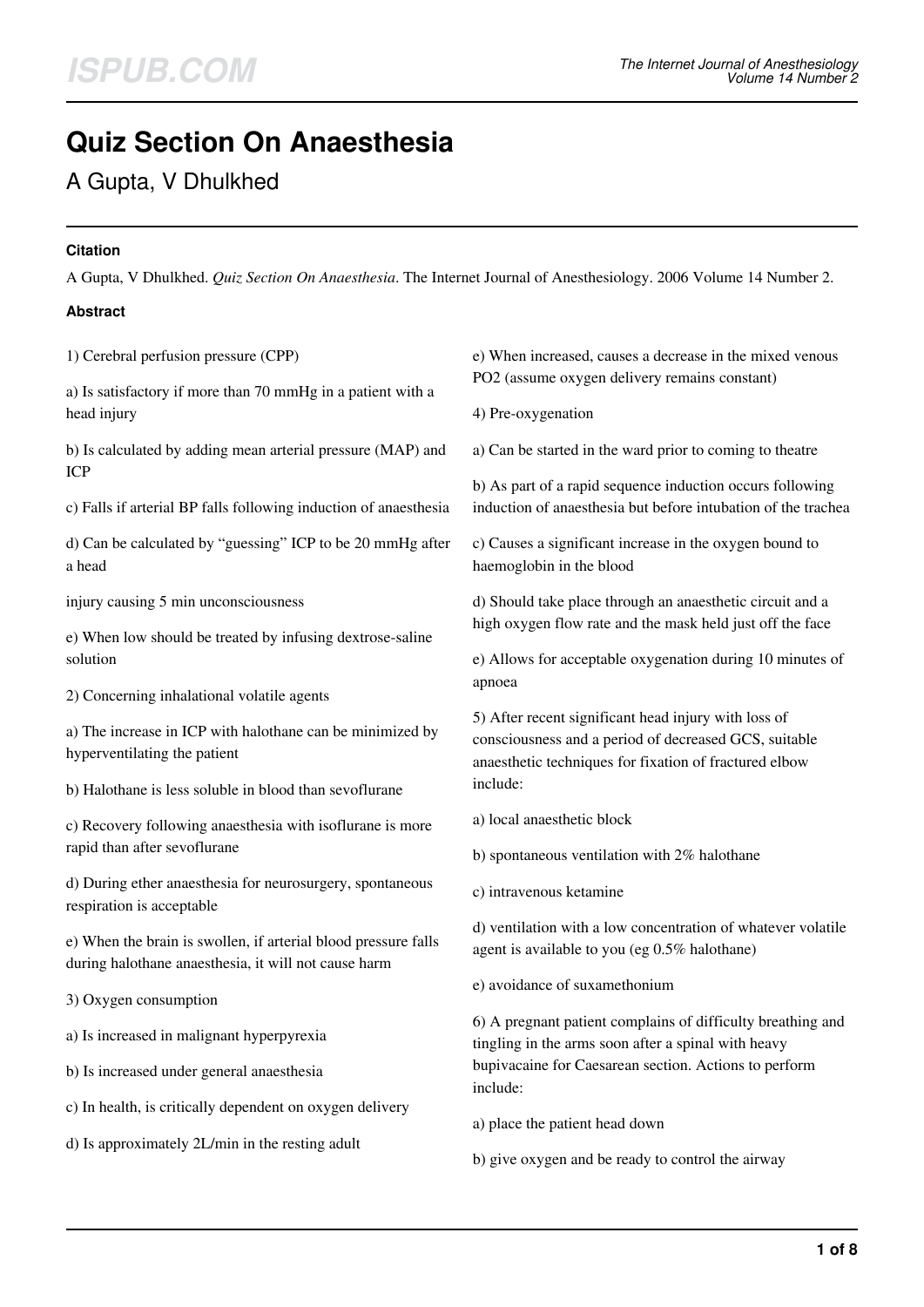- c) speed the iv infusion up
- d) place a pillow under the head and shoulders
- e) leave the room to continue scrubbing up for surgery.
- 7) Concerning pain relief in children:
- a) they have no need for pain relief
- b) morphine is too dangerous to give
- c) NSAIDs should not be used
- d) paracetamol is too weak to be useful
- e) local anaesthetic blocks are useful
- 8) Treatment of an anaphylactic reaction includes:
- a) adrenaline
- b) steroids
- c) iv fluids
- d) antihistamine
- e) antibiotics
- 9) The GCS (Glasgow Coma Scale):
- a) Has a minimum score of 0
- b) Scores pupil size
- c) A confused patient would score 13
- d) If reduced in presence of a skull fracture is a worrying sign
- e) If 15 in presence of a skull fracture is reassuring
- 10) Concerning failed intubation:
- a) Never remove cricoid pressure if the stomach is full
- b) If you cannot intubate or ventilate a surgical airway is indicated
- c) Don't worry how long it takes- try, try, try again until you are successful at intubating
- d) The safest plan is to wake the patient up before using an alternative approach
- e) Repositioning the patient's head and neck may be useful manoevers
- 11) Breathing circuits:
- a) The Mapleson A system is efficient during controlled ventilation.
- b) During spontaneous ventilation, the Mapleson A system requires a fresh gas flow (FGF) of 150ml/kg/min.
- c) During controlled ventilation a Bain circuit requires a FGF of 70-100ml/kg/min.
- d) During spontaneous ventilation a Lack circuit will conserve dead space gas.
- e) The Jackson-Rees modification of the Ayres T piece has a closed bag at the end of the expiratory limb.
- 12) Ophthalmic anaesthesia:
- a) The oculo-cardiac reflex is mediated by the sympathetic nerve supply.
- b) Suxamethonium is absolutely contraindicated in penetrating eye injury.
- c) An intra-ocular pressure (IOP) of 25mmHg is normal.
- d) Patients with myopia have greater risk of orbit puncture with peribulbar blocks.
- e) Ketamine is an appropriate induction agent in a penetrating eye injury.
- 13) Paediatric physiology:
- a) Infants have a lower functional residual capacity (FRC) than adults.
- b) Stroke volume is relatively fixed.
- c) An appropriate maintenance fluid requirement for a 26kg child would be 46mls/hr.
- d) Infants have a lower closing volume than adults.
- e) Alveolar minute ventilation (MV) is approximately 60ml/kg/min
- 14) The following statements about the Rotameter are true:
- a) It is a constant pressure variable orifice flow meter
- b) Viscosity is the most important determinant of flow at high flow rates
- c) Small changes in temperature cause significant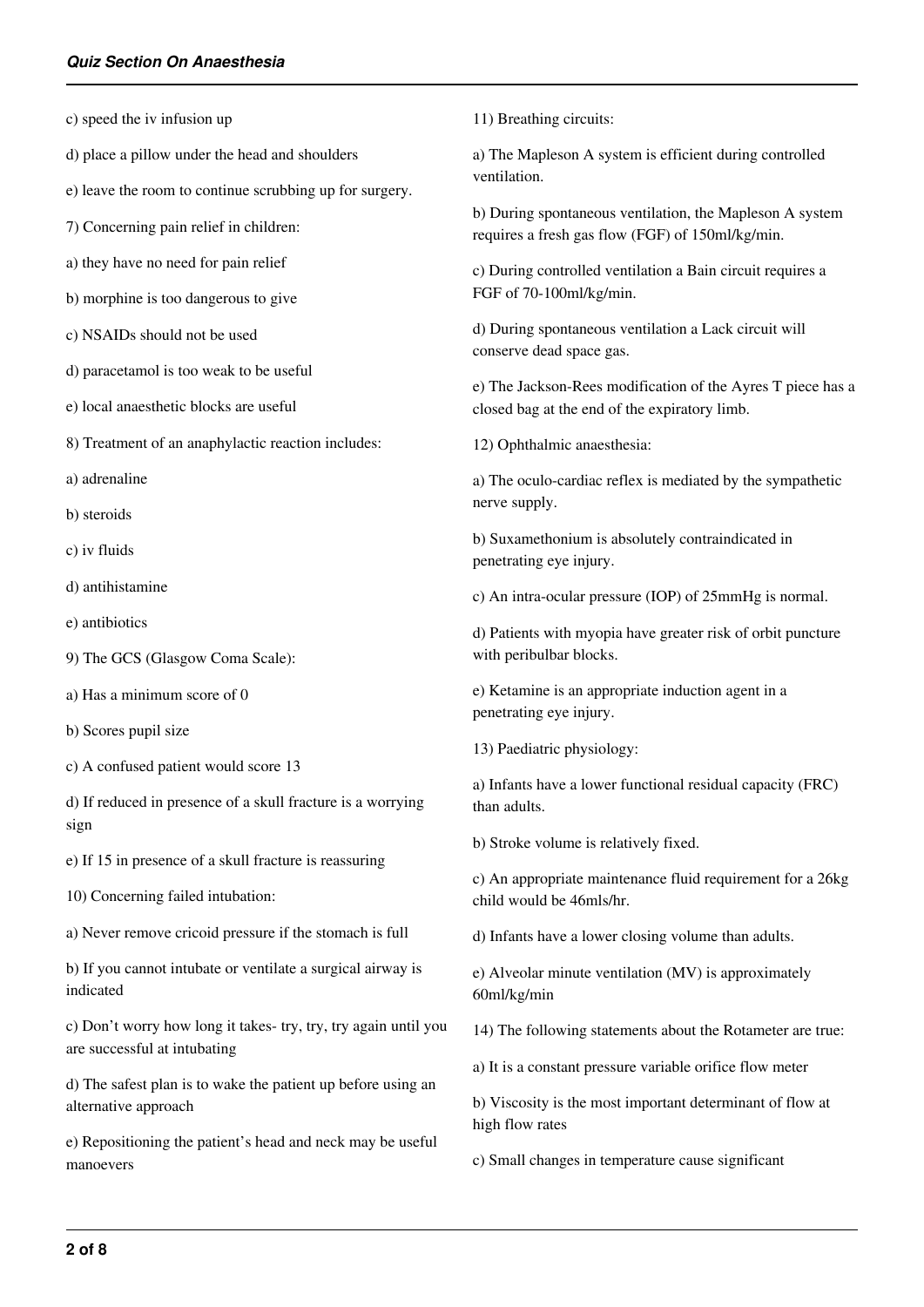inaccuracies in flow measurement

d) Static electricity may cause inaccuracies in flow meters

e) CO2 can safely be administered via a properly calibrated air Rotameter.

15) When performing regional blocks:

a) An axillary brachial plexus block is appropriate for shoulder surgery

b) The tourniquet can be released 10 minutes after injection of local anaesthetic for a Bier's block

c) There is a greater risk of pneumothorax with the supraclavicular than axillary approach to a brachial plexus block

d) A 3-in-1 block is an appropriate technique for blocking the lumbar plexus

e) Spinal opioids can cause itching.

16) Postoperative shivering

a) Is due to the use of volatile anaesthetic agents

b) May cause hypoxia in recovery

c) May be arrested by a single dose of 25mg pethidine intravenously

d) Does not occur after spinal anaesthesia

e) The incidence of shivering with extradural analgesia is reduced by the concurrent use of an opiate

17) Considering malignant hyperthermia during anaesthesia

a) Sevoflurane is a precipitant

b) The incidence is about 1 in 50,000 anaesthetics

c) Inheritance is by an autosomal dominant mechanism

d) Mannitol is added to vials of dantrolene to aid management of haemoglobinuria

e) Profound muscle weakness can result from the effect of dantrolene on calcium transport

18 In a patient with severe aortic stenosis undergoing a general anaesthetic)

a) There is a direct relationship between calculated aortic valve area and blood flow across the valve

b) A peak aortic valve gradient of 30mmHg is not compatible with the diagnosis

c) A faster heart rate will be important to help left ventricular filling

d) A reduction in systemic vascular resistance has little effect on ventricular emptying

e) Episodes of myocardial ischaemia should be treated with **GTN** 

19) The following are true concerning humidity and humidification of gases

a) Relative humidity is the ratio of absolute humidity to saturated humidity at a specified temperature

b) Operating theatre humididty should be maintained at no more than 30%

c) Heat and moisture exchangers can achieve 40% humidity

d) A nebuliser works on the poiseuille effect to entrain water across a pressure drop

e) The water trap for a simple bottle humidifier must be larger than the humidifier bottle

20) Diathermy safety

a) Ohm's law states that voltage = current x resistance

b) Diathermy works because there is a high current density at the active electrode

c) The heat energy produced by cautery is proportional to the current at the tip of the active electrode

d) Bipolar diathermy requires a passive electrode ('diathermy plate')

e) Poor contact of the passive electrode ('diathermy plate') may lead to inadvertent patient burns

#### **KEY TO QUESTIONS**

Cerebral perfusion pressure (CPP) is one of the most important variables to understand and have in mind when dealing with neurosurgical patients. Cerebral perfusion pressure is calculated by SUBTRACTING ICP from MAP.

 $CPP = MAP - ICP$  Often ICP is not known, but it is reasonable to make a sensible guess that it is approximately 20 mmHg when the brain is swollen. This situation would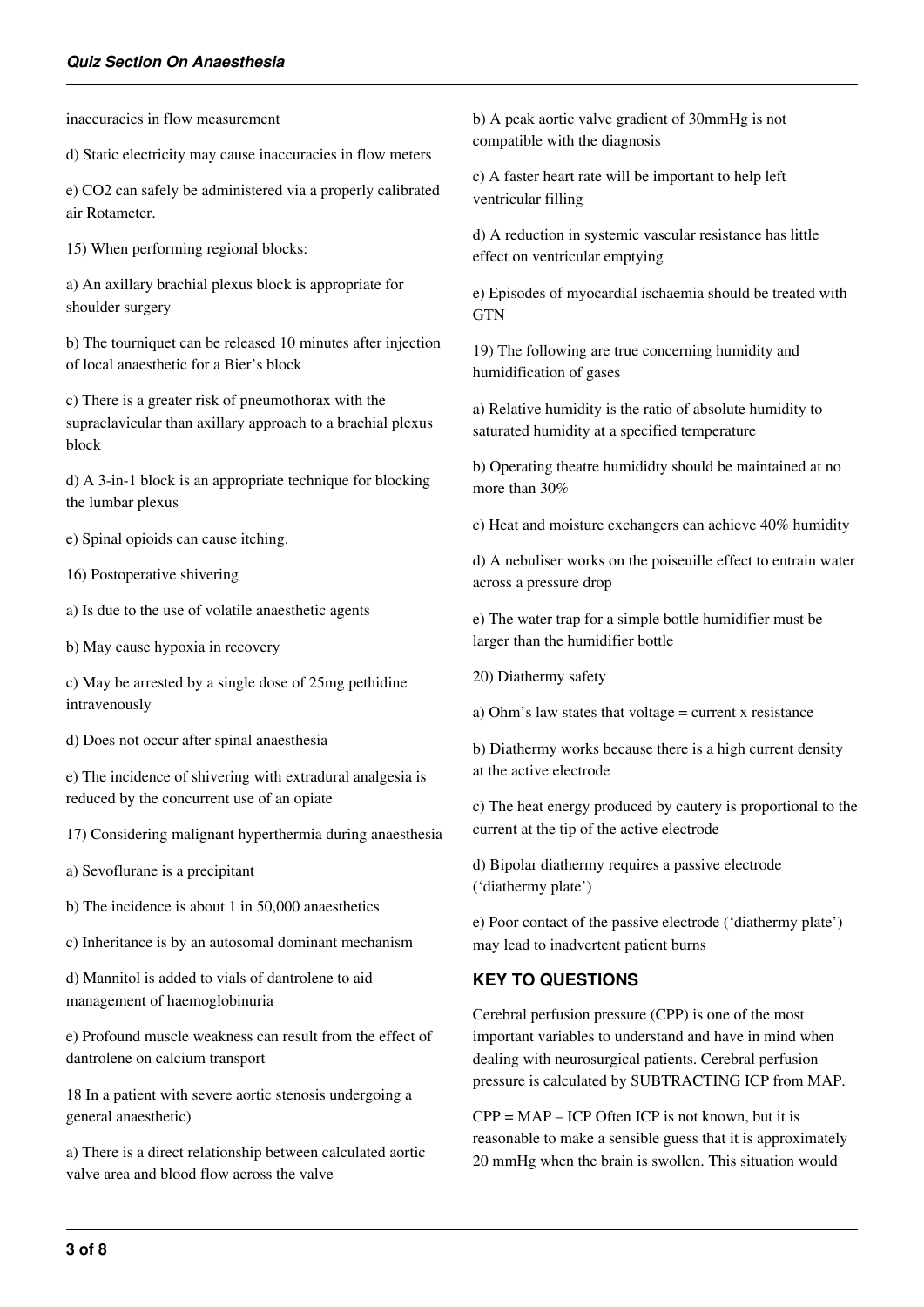exist for 3-5 days following a significant head injury. Head trauma which is sufficient to cause unconsciousness, however brief is significant. CPP will fall if arterial pressure falls, but if the patients have a high ICP; it should be treated quickly with colloid, 0.9% saline (normal) or catecholamine boluses such as ephedrine 3-6 mg. It should never be treated with a potentially hypotonic glucose solution (5% Dextrose or 4% Dextrose/0.18% Saline). These solutions are contraindicated as they will exacerbate cerebral edema.

## 2. TFFFF

The increase in ICP occurs because CBF and then arterial blood volume increases. Hyperventilation reduces arterial CO2; this induces cerebral vasoconstriction which opposes the direct dilating effect of halothane on the cerebral vasculature. Sevoflurane is less soluble than both halothane and isoflurane. Therefore both induction and recovery are rapid. Any fall in blood pressure with halothane may be significant, but is especially important when the patient is decompensated (swollen stiff brain due to oedema, trauma or other pathology). In this situation blood pressure must be kept at control levels by preventing hypovolaemia and supporting the circulation with catecholamines either as boluses or as an infusion. The small doses required in a fully saturated, hypocapnic patient are unlikely to cause arrhythmias. The patient should be carefully monitored for them. Ether is not an ideal agent for neuroanaesthesia, but if it is the only drug available the disadvantages can be reduced by hyperventilating the patient. Spontaneous breathing should not be allowed.

#### 3. TFFFT

Approximately 250 ml of oxygen is consumed by the resting body per minute. Malignant hyperpyrexia increases the metabolic rate and therefore increases oxygen consumption. General anaesthesia causes a reduction in metabolic rate and therefore a reduction in oxygen consumption. In health, oxygen consumption is supply independent. Increased oxygen consumption causes more oxygen to be extracted from the arterial blood (increased extraction ratio) and therefore the venous PO2 is lower.

#### 4. FFFFF

Preoxygenation involves three minutes breathing 100% oxygen through an anaesthetic circuit with the facemask firmly applied to the face. If performed as part of a rapid sequence induction it should occur before induction of anaesthesia and the increased store of oxygen in the

functional residual capacity can result in a normal PO2 for up to 8 minutes of apnoea.

# 5. TFFTF

Remember that the risk of the patient having a surgically treatable intracranial haematoma must be considered. If this is possible then its investigation and or treatment will take precidence over less urgent surgery. However life saving surgery (e.g. to stop haemorrhage) takes priority over the head injury. Local anaesthesia is ideal in this situation though spinal anaesthesia is contraindicatied if there is any risk of raised intracranial pressure. Spontaneous ventilation and high concentrations of volatile agents are a bad mix after significant head injury and can lead to a rise in intracranial pressure and a worsening of the condition. Likewise ketamine will increase intracranial pressure and is contraindicated. Although many anaesthetic textbooks say that suxamethonium can increase intracranial pressure this is a minor point and its benefits in being a quick acting muscle relaxant allowing the anaesthetist to rapidly secure the airway far outweigh any theoretical disadvantage.

## 6. FTTTF

The patient is developing a high spinal block. Tingling in the arms represents local anaesthetic spread to low cervical levels. The patient is at risk of apnoea (stopping breathing) if the anaesthetic spreads to higher cervical levels and blocks the nerve supply to the diaphragm. They are also likely to be hypotensive. Head down position encourages flow of the heavy bupivacaine towards the head and will cause total spinal. By raising the height of the head and shoulders you will prevent the local anaesthetic spreading further and possibly prevent a total spinal. The patient may need to be ventilated / intubated if they develop a total spinal

#### 7. FFFFT

Children have the same need for good analgesia as adults though their recovery times after surgery can be quicker. As well as being cruel to leave a child without pain relief, it makes management more difficult as a child in pain will be restless, thrashing about the cot and pulling out drips. A well analgesed child will be settled, breathing quietly and much easier to look after as well as being much happier.

Paracetamol is a useful agent- give 20mg/kg as an initial dose then 15mg/kg 6 hourly. NSAIDs may also be usefully used. Morphine works well and 0.1-0.2mg/kg can be given im or pethidine 1-2 mg/kg. Local anaesthetic is very useful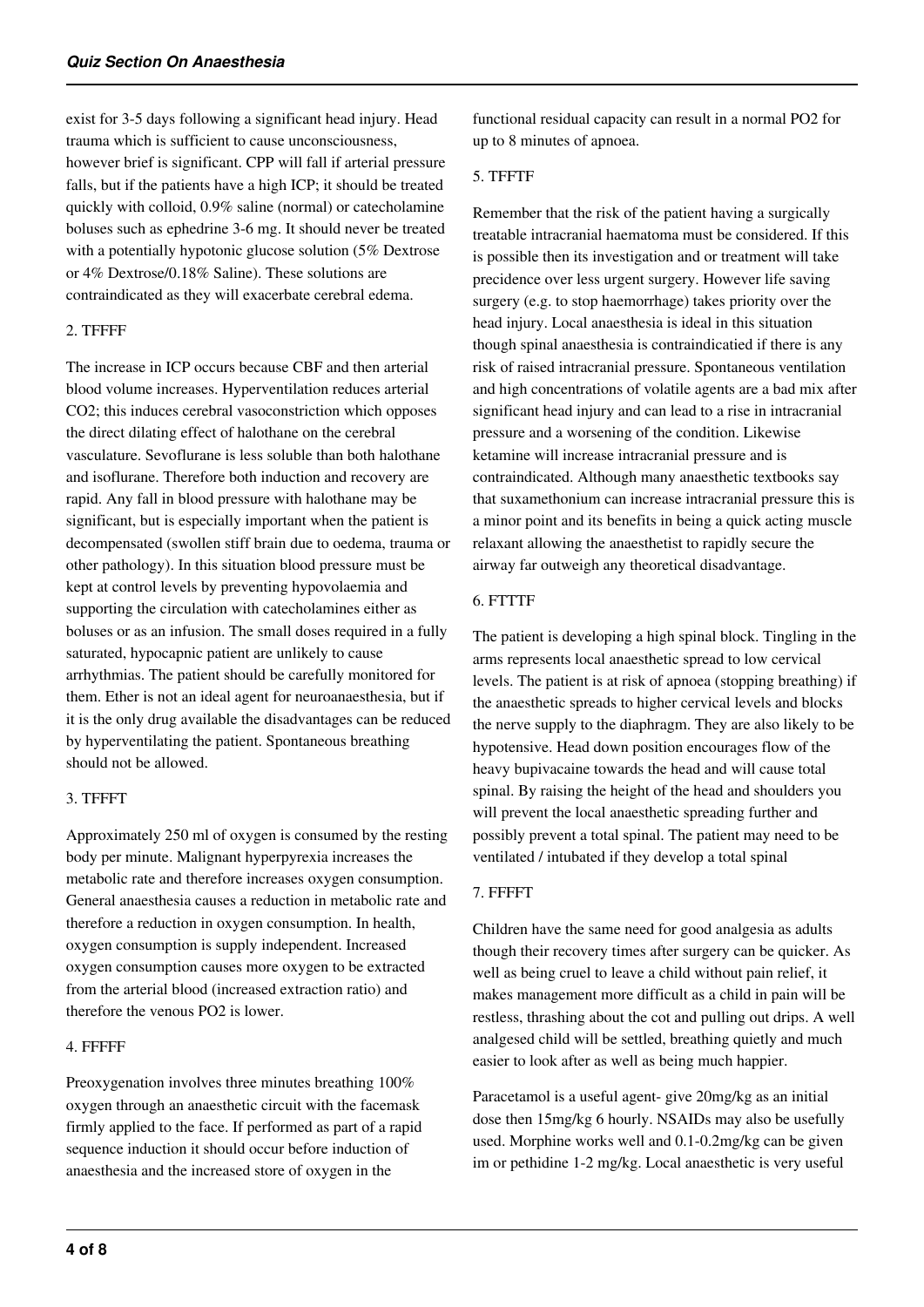in children but be careful not to use toxic doses.

#### 8. TTTTF

After any suspected anaphylactic reaction the agent precipitating it should be discontinued. Adrenaline is the agent of choice to stop anaphylaxis. Apart from antibiotics the other agents are useful in the management of anaphylaxis

#### 9. FFFTT

Minimum GCS score is 3. Noting pupil size is crucial in the assessment of head injury, but is not part of the GCS score. A reduced GCS in association with a skull fracture means that there is a significant possibility (about 1 in 4) of an intracranial

#### 10. FTFTT

Ventilation of the patient is more important than preventing aspiration - so if cricoid pressure is preventing ventilation, remove it! Decide early that intubation has failed and concentrate of ventilating the patient until they recover spontaneous ventilation.

#### 11. FFTTF

In spontaneous ventilation the Mapleson A is extremely efficient and requires a FGF of approximately 70ml/kg/min. The Jackson Rees circuit has an open bag.

#### 12. FFFTF

The oculo-cardiac reflex is mediated by the parasympathetic nerve supply via the vagus. Normal IOP is 10-20mmHg. Ketamine and suxamethonium are not ideal agents for use in induction in these cases but sometimes there are no alternatives e.g. patients with a full stomach.

#### 13. TTFFF

Maintenance fluid is 4/2/1mls/kg/hr respectively for the first, second and subsequent 10kgs of weight. Infants have a higher closing volume that encroaches upon tidal volumes. Alveolar MV is 100-150ml/kg/min due to higher oxygen demand.

#### 14. TFFTF

The Rotameter is a constant pressure, variable orifice flowmeter. Inflow occurs via a needle valve into a tapered glass tube, which widens toward the top. When gas flows, a light metal bobbin floats on the gas jet, the height of the bobbin in the calibrated tube indicating the flow rate. At low flow rates, flow is a function of gas viscosity since the relatively longer and narrower annulus behaves like a tube allowing laminar flow. The Hagen-Poiseuille equation can be applied to calculate flow through a tube:

 $Q = \pi Pr4$ 

8ηl

where  $Q =$  flow through a tube

 $P =$  pressure across the tube

 $r =$  radius

 $l = length$ 

 $l = \text{viscosity of the gas.}$ 

At high flow rates where the short wide annulus acts like an orifice, flow is turbulent. Here gas density is an important determinant of flow. Each rotameter is accurately calibrated at specific pressure and temperature for its particular gas.

Temperature changes encountered in clinical practice, however, have insignificant effects on accuracy of flow measurement. Inaccuracies may result when the bobbin sticks against the tube because of tilting, static or dirt. Ensuring that the tube is vertical, clean & treated with an antistatic (a thin gold coating or an antistatic spray) will prevent errors in measurement.

15.

#### a. F

b. F - While intravenous regional anaesthesia is relatively simple, the technique may be extremely hazardous if caution is not exercised. Measures to ensure safety include: siting a second intravenous cannula in a limb other than the operation site; use of an anaesthetic agent considered to be safe for IVRA (e.g. prilocaine, up to 5mg/kg without adrenaline; bupivacaine is contra-indicated for this purpose); use of a double cuffed tourniquet which has been checked for integrity; injecting the drug slowly so as to avoid exceeding the pressure in the tourniquet; not releasing the tourniquet before at least 20 minutes have elapsed since time of injection.

c. T

d. T - Regional anaesthesia for the lower limb:

The lumbar plexus originates from the primary ventral rami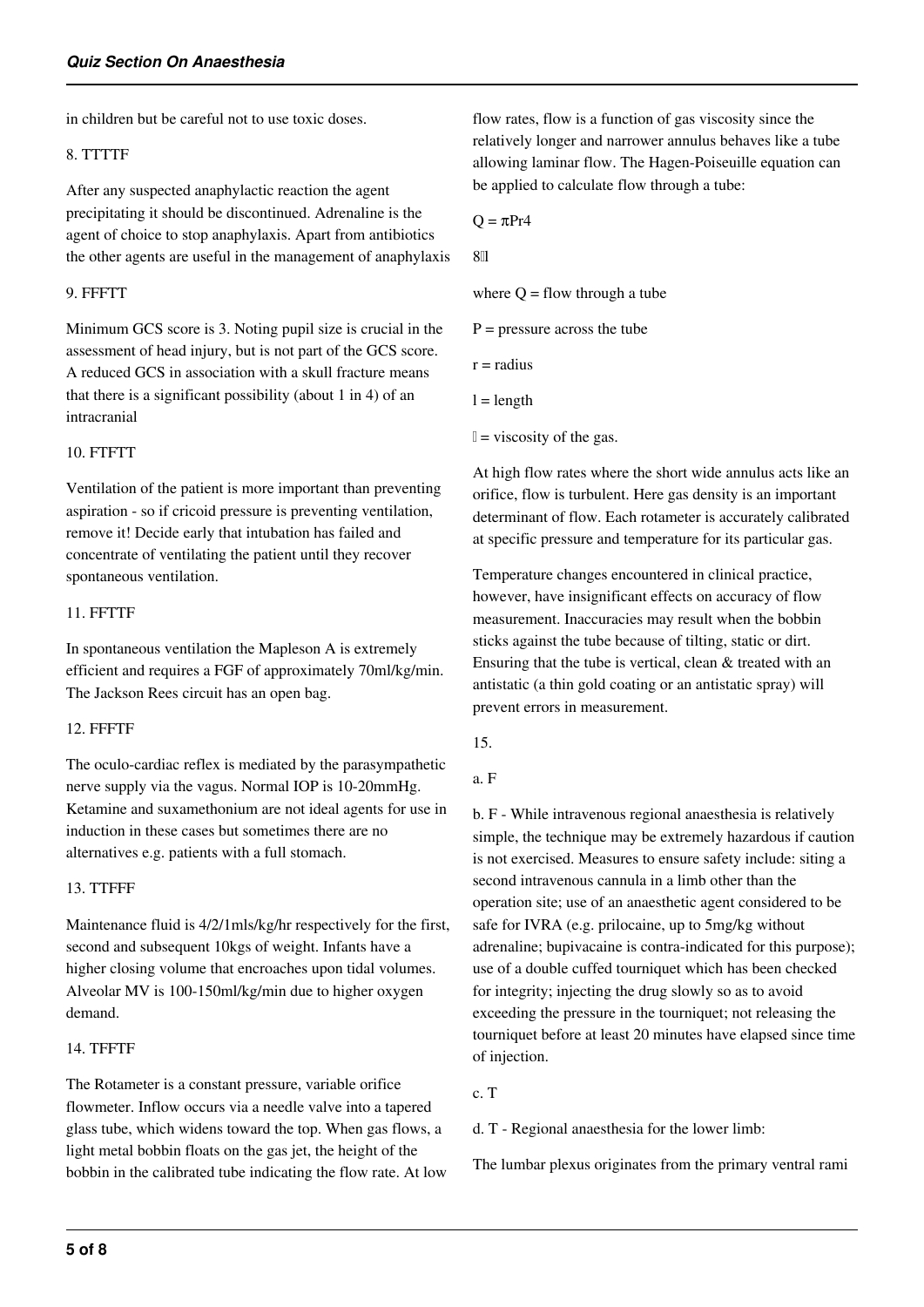of L1-4  $\pm$  a contribution from T12. It lies between the quadratus lumborum and psoas muscles. It may be blocked by either an approach from the groin (3-in-1 block) or a posterior approach (lumbar plexus block).

#### e. T - Neuraxial opioids:

Opioids were first used clinically by the epidural and intrathecal routes in 1979.Their advantage over local anaesthetic given by these routes is that they produce analgesia without affecting sensory, motor and autonomic function. They bind to opioid receptors in the spinal cord and periaqueductal grey matter of the midbrain, and produce analgesia by inhibiting pain pathways in the dorsal horn of the spinal cord and by stimulating descending inhibitory neuronal pathways. (Gate theory of pain, Melzack & Wall). They are used mainly in combination with local anaesthetics for both intraoperative  $\&$  postoperative analgesia. The combination may result in better analgesia of longer duration than local anaesthetics alone, and because a lower dose of local anaesthetic is used, there may be less motor block and hypotension. The required dose, onset and duration of action and side effects of spinally administered opioids will depend on their lipid-solubility, molecular weight and shape, degree of ionisation, and the epidural blood flow. These factors affect dural and spinal cord permeability and the systemic absorption of the drugs via epidural veins. Unfortunately, complications of spinally administered opioids include respiratory depression, nausea and vomiting, pruritis (itching) and urinary retention. Pruritis is common after epidural (8.5%) and intrathecal (46%) opioids and may be treated with systemic antihistamines or naloxone. Ref: Ballantyne et al. Pain 1988;33:149-160

### 16 A. false B. true C. true D. false E. true

The aetiology of shivering remains unknown but is certainly not due to volatile agents. Peroperative cooling and selective transmission of cold sensation because of a differential neural block are possible contributing factors. A small dose of pethidine may abolish it. Doxapram has also been used. Basal metabolic rate can increase 10-fold and hypoxia is common due to increased oxygen requirements for heat production.

#### Reference: Crossley AWA. Anaesthesia 1992;47:193

#### 17. A. true B. false C. true D. false E. false

Human malignant hyperthermia is inherited as an autosomal dominant with links to gene loci on chromosomes 17 and 19. Triggering agents include suxamethonium, (which can produce a very rapid onset) halothane, enflurane, isoflurane, desflurane, sevoflurane, methoxyflurane, ether and cyclopropane. The incidence is approximately 1/15,000 anaesthetics. Mannitol is present in bottles of Dantrolene to make the solution isotonic. Miller suggests that 3-4 people will be needed to get a dose of 2gm/kg into solution for an adult. Even in high dose, dantrolene will only produce mild muscle weakness.

Reference: Miller. Anesthesia. Churchill Livingstone. Chapter 31.

18. A. true B. false C. false D. true E. true

In aortic stenosis the normal aortic valve area decreases from 3cm2 to less than 1cm2. Without increased left ventricular systolic pressures the blood flow across the valve is dependent on the pressure gradient. With compensatory hypertrophy of the left ventricle the aortic valve gradient will increase. However later in the disease as the left ventricle dilates and further fails the left ventricular valve gradient will fall as cardiac output falls. A relatively slower heart rate is important to allow adequate time for left ventricular filling and emptying. The increased impedance to left ventricular emptying is at valve level and so changes in systemic vascular resistance will not significantly affect left ventricular emptying. However a decrease in systemic vascular resistance may lead to critical reductions in myocardial perfusion. Episodes of myocardial ischaemia should be treated by firstly increasing systemic perfusion pressure. Vasodilators such as nitrates should be used with extreme caution if at all.

Reference: Hensley. The practice of cardiac anaesthesia. Little, Brown. Anaesthetic management for the treatment of valvular heart disease. Also Update in Anaesthesia No 14

### 19. A. true B. false C. true D. false E. true

Absolute humidity is defined as the mass of water in a volume of air. Relative humidity is defined as in the question is usually presented as a %. Humidification devices can be defined as active or passive; vapour or droplet producing; hot or cold and finally functioning in a breathing system or in the atmosphere. Theatre

humidity should be around 60% as a compromise between discomfort (if too high) and the increased risk of explosion due to static electricity (if too low). Heat and moisture exchangers can achieve 70% humidification. A nebuliser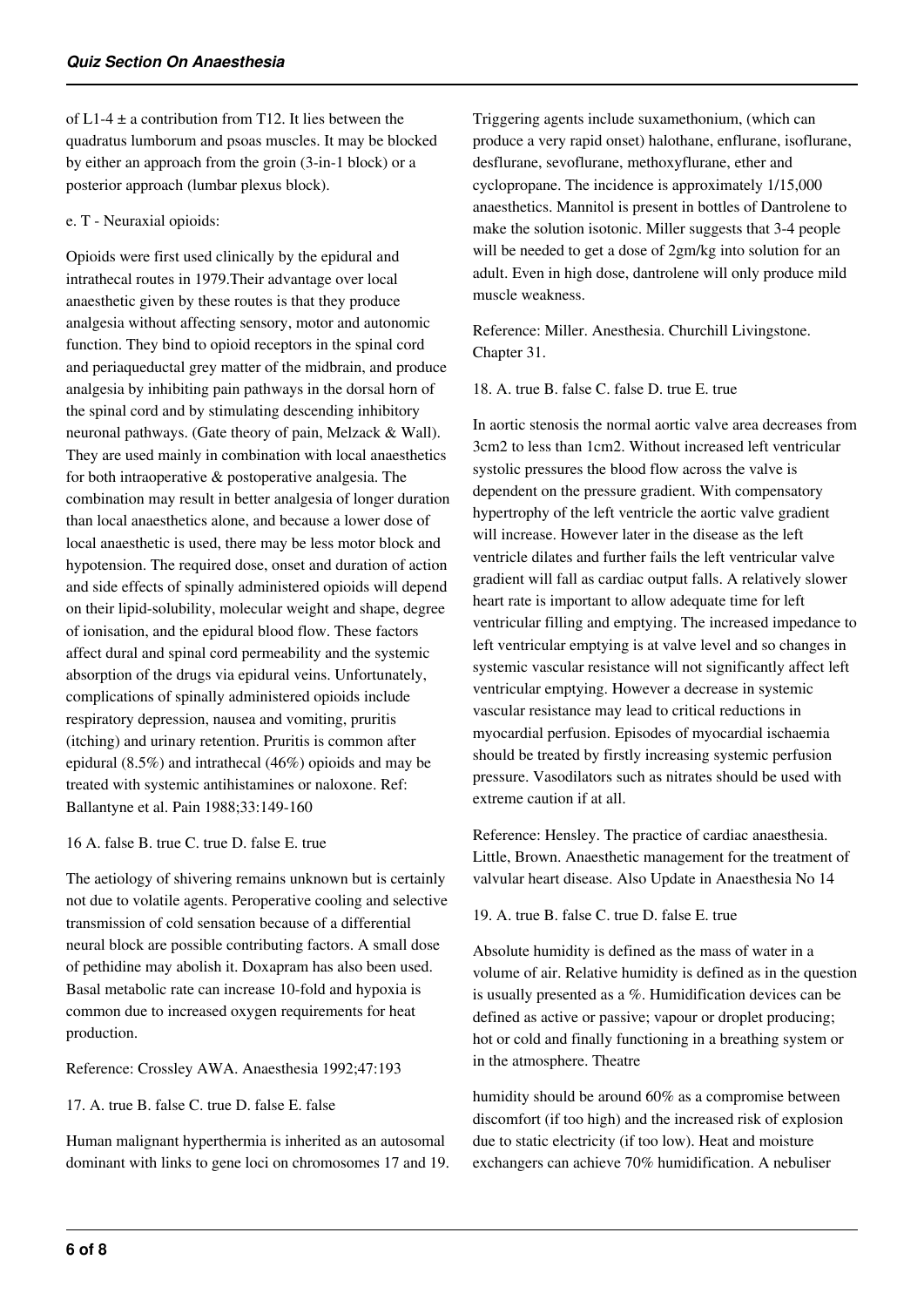works on the venture or bernouille effect. For a bottle humidifier the water trap should be at least the same size as the humidifier bottle.

20. A. true B. true C. false D. false E. true

Diathermy relies on generation of heat energy from electrical energy. Ohm's law states that voltage = current x resistance (V=IR). The heat energy produced = (current) $2 \times$  resistance (E=I2R). At the active electrode there is a high current density due to the small area of the electrode. This leads to the heat energy and cautery. The passive electrode

('diathermy plate') used with unipolar diathermy has a large area and so the current density (and hence the heat produced) is small. However if the contact is poor then either there is a reduced area of contact (with a higher current density) or increased resistance. As E=I2R both these faults lead to an increased risk of burning. Bipolar diathermy does not have a passive electrode, and the current passes from an active electrode to a return electrode; these are the two blades of the diathermy forceps.

#### **References**